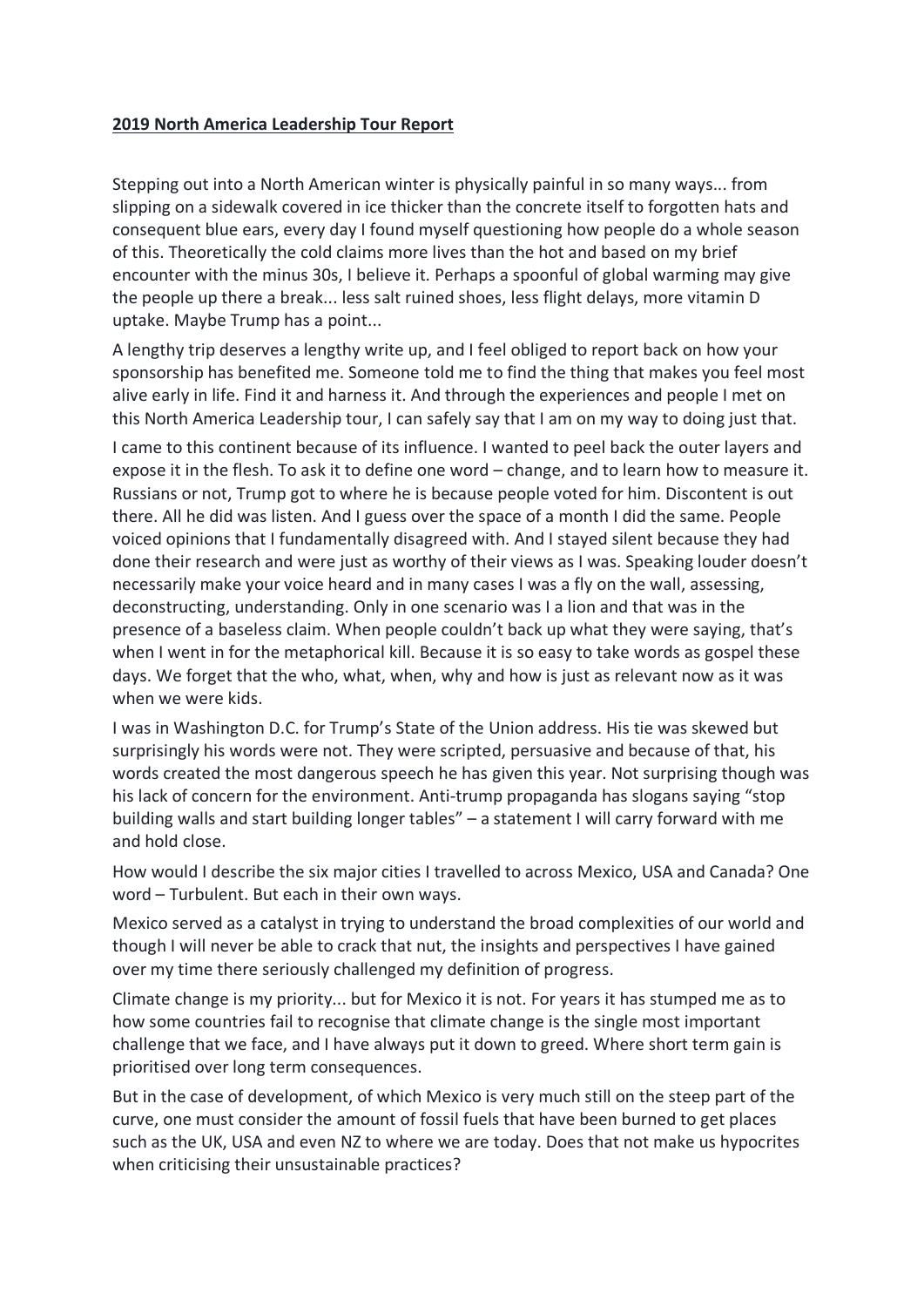Diving deeper, this earthquake prone country has a lot on its plate. It may be the 15th largest economy in the world but it is flooded with refugees, has a poverty rate of 42% and a government that lacks transparency. Corruption within Mexico is so deeply ingrained in everyday life that it has set the country on a never ending downwards spiral that is almost impossible to stand up against. It is because of this corruption that 98% of crime and rights violations persist without conviction.

So in the face of all this, how does one bring forward ice melt, sea level rise, extreme weather and ocean acidification to a country weighed down with immediate social challenges. How do you defy gravity and stop climate change from sliding down the totem pole?

It pains me to say this, but I have no answer.

My time spent in the United States pulled into question its position as leader of the free world. Political polarisation is clear cut and in your face, following you wherever you go. It highlighted to me the importance the role of a diplomat and fostering international unity in a time like this. Globalisation takes advantage of the connectivity of citizens around the world and is an ocean that we all swim in thanks to the digital age. It cannot be carved out into rivers, but the USA is swimming back to shore. The recent challenges have seen a global trend towards deglobalisation and thanks to Trump and Brexit, these trends have been put on steroids.

Time spent at the United Nations and Harvard opened my eyes to the pace of change. It is slow. So slow in fact that in countries like the United States it is almost invisible. I hoped that I would walk away with a simplified process for quantifiable change in the projects that I lead in New Zealand – the kind of process where I could add the ingredients and let simmer, but if anything, I have walked away even more confused. Prior to this tour I thought the biggest environmental challenges our globe faced were biodiversity loss, ecosystem collapse and climate change. I thought thirty years of good science would address these problems. However, upon return, I realise the top environmental problems are selfishness, greed and apathy. And to fix these problems we need a spiritual and cultural transformation, and no one seems to know how to do that.

Returning home, I am more determined than ever. In my head, this proposed transformation starts by getting people out in the environment and showing them what they have to loose. Nothing matches the power of a natural moment.... Snorkelling for the first time, an albatross flying over your head, summiting that peak. Times like these achieve what no documentary, speech or news article can. They bestow in us a sense of ownership and therefore responsibility in protecting it. I want the word kaitiakitanga to be as widespread and understood as the word kia ora.

Thank you for your support in getting me to where I am, the trip may be over but my passion and drive only grows. I took video footage throughout the trip and created a short film which can be viewed on youtube (https://www.youtube.com/watch?v=RWhrzV63zbE) and have photos I am able to provide on request. If there is anything I can do to pay your generosity forward please let me know.

Ngā mihi,